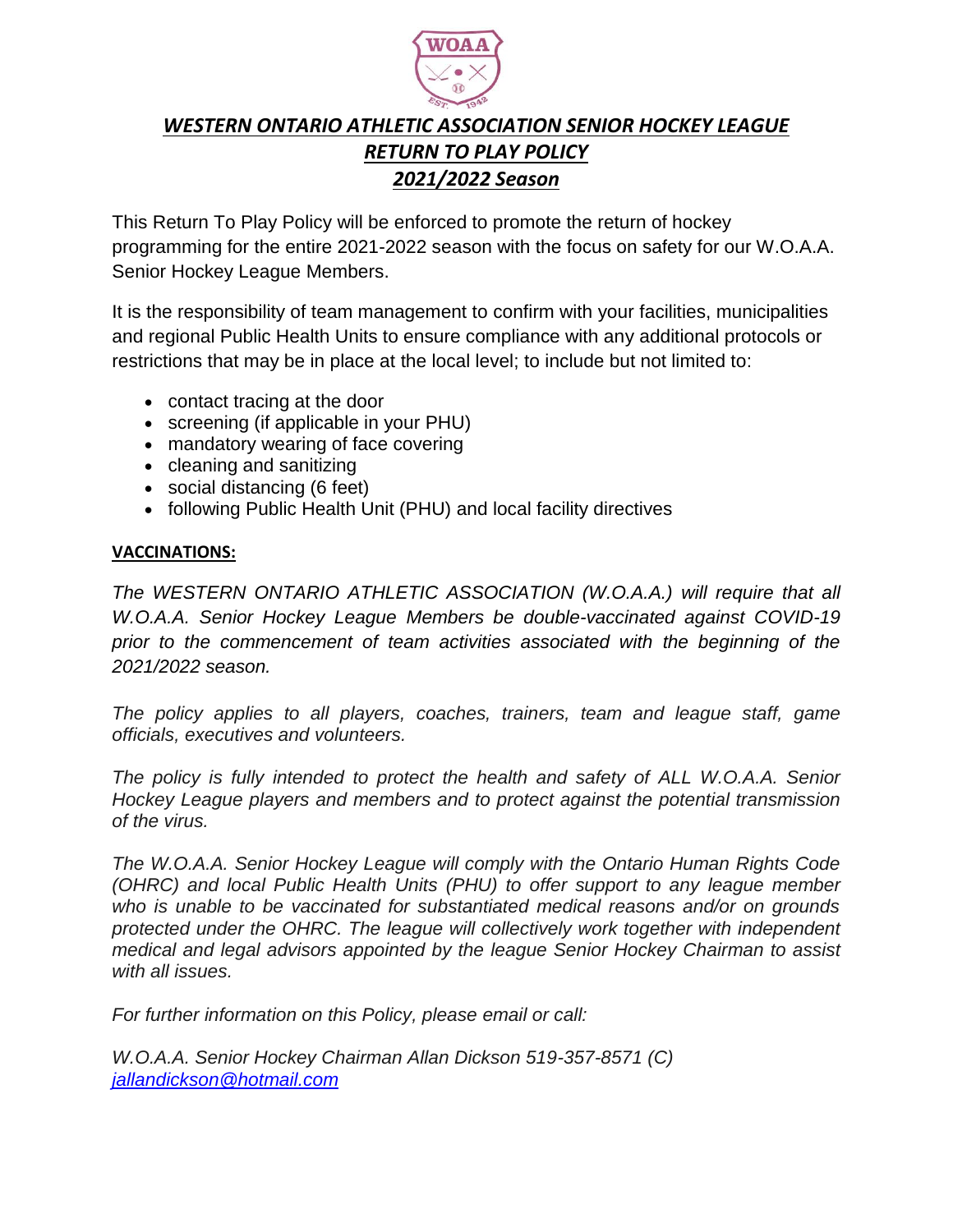# **1. Vaccination Policy**

Definitions:

**"Accepted COVID-19 vaccine"** means a COVID-19 vaccine that has been approved for use by Health Canada.

**"Members"** means Players, Team Staff, Game Officials, Off-ice Officials, Officials, Executives, Volunteers, and League Staff

**"Fully Vaccinated"** means having received the completed series of an Accepted COVID-19 Vaccine. An individual is considered Fully Vaccinated 14 days after receiving their completed dose.

**"LEAGUE"** means the W.O.A.A. Senior Hockey League.

# **LEAGUE VACCINATION POLICY – 2021/2022 Season**

The LEAGUE ("LEAGUE") requires that all LEAGUE Members be Fully Vaccinated against COVID-19, in accordance with the remainder of this Policy at least 14 days prior to the commencement of the 2021/2022 season.

This Policy applies to all LEAGUE Members, including individuals who attend training camp, practices, games or play in the LEAGUE, and specifically includes all players, coaches, trainers, team and league staff, officials, Executives and volunteers.

This Policy is effective immediately, with due regard for the availability of the Accepted COVID-19 vaccine.

#### **2. Reason for Policy**

The health and safety of all LEAGUE Members is the top priority of the LEAGUE. Therefore, the purpose of this Policy is to protect the health and safety of all LEAGUE Members by reducing the risk of exposure to and transmission of COVID-19, an infectious communicable disease, among all persons involved in the LEAGUE; and to promote the health and safety of all members of the LEAGUE community, through vaccinations against COVID-19.

This Policy is necessary to prevent, respond to, and alleviate the outbreak of COVID-19 in the LEAGUE because of the significant risk factors for COVID-19 infection present while participating in an organized hockey league as a player and non-player, both on and off the ice. These risk factors include close contact in predominantly indoor closed-space environments (i.e. arenas, dressing rooms, buses and hotels etc.).

The close contact nature of organized hockey makes compliance with social distancing impossible. In addition, it reduces the effectiveness of other infectious disease transmission protocols such as masking.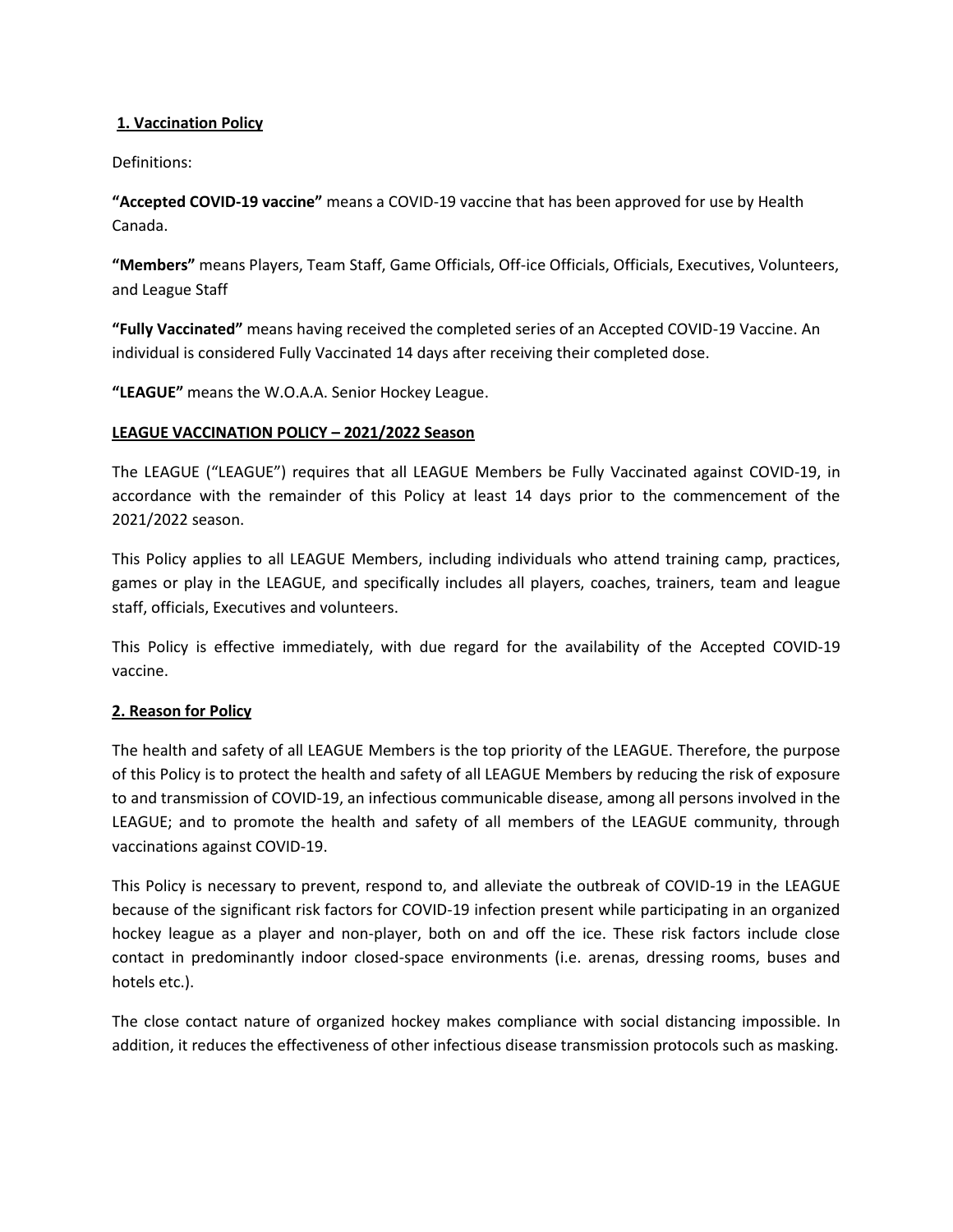#### **3. Vaccination Requirement and Records**

All LEAGUE Members are required to be Fully Vaccinated against COVID-19 and must present evidence satisfactory to Team Management demonstrating that they received the necessary doses of an Accepted COVID-19 vaccine. At least two (2) weeks prior to the start of training camp, or the date on which the LEAGUE Member shall begin engaging in hockey or providing services to the LEAGUE. Such evidence shall be provided in advance of attending any LEAGUE event.

LEAGUE Clubs are required to confirm to the league office receipt of evidence satisfactory to the LEAGUE that all team Members are Fully Double Vaccinated. The LEAGUE reserves the right to request evidence satisfactory to the LEAGUE for any LEAGUE member, and the Club must provide such evidence within 24 hours of the League's request.

The LEAGUE will be responsible for the collection of evidence satisfactory to the LEAGUE for all on-ice officials assigned to LEAGUE games.

Subject to the below, where a LEAGUE Member has not been vaccinated and/or has not provided evidence satisfactory to the LEAGUE demonstrating that they received two doses of an Approved COVID-19 vaccine in accordance with the timelines above, the LEAGUE may:

In the case of a team or league employee, place the LEAGUE Member on an unpaid leave of absence for the duration of the pandemic or until such time that COVID-19 no longer poses a significant public health risk;

In the case of a player, remove the player from the team roster for the duration of the pandemic or until such time that COVID-19 no longer poses a significant public health risk;

In the case of an Executive Member/Volunteer, require the Executive Member/Volunteer to cease involvement with the LEAGUE for the duration of the pandemic or until such time that COVID- 19 no longer poses a significant public health risk.

LEAGUE Members who are not Fully Immunized (i.e. who have only received a first dose of the COVID-19 vaccine) must provide a negative COVID-19 PCR test and confirmed dated of second dose appointment to the Club before entering the team environment and provide a negative COVID-19 PCR test every 8 days until confirmation of their second dose.

#### **4. Acceptable Vaccines**

The LEAGUE recognizes all vaccines approved by either Health Canada or by the World Health Organization. All LEAGUE Members will be required to confirm they are vaccinated regardless of which approved vaccine they receive.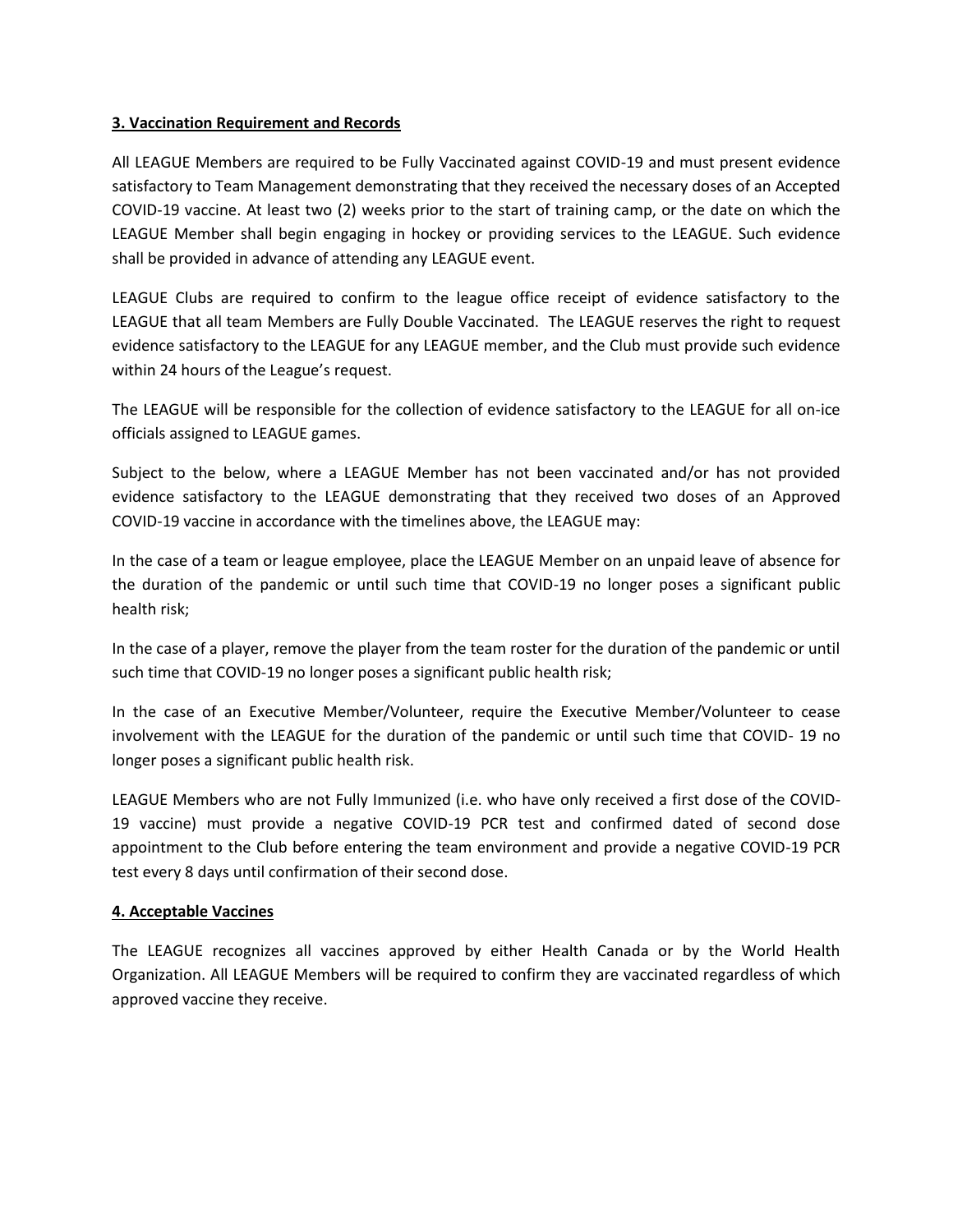# **5. Acceptable Documentation**

Acceptable documents serving as evidence of COVID-19 immunization include:

- A digital or physical Dose Administration Receipt
- Medical records signed by a licensed health care provider indicating vaccine name and date(s) of administration

LEAGUE Members can find COVID-19 vaccine verification at - <https://covid19.ontariohealth.ca/>

# **6. Reporting and Record Keeping**

All records about the Accepted COVID-19 vaccine will only be collected, used, or disclosed as necessary for legitimate operational purposes or as directed or requested by governmental authorities.

All records will be kept in a secure manner consistent with the W.O.A.A. LEAGUE Policies and Privacy Act.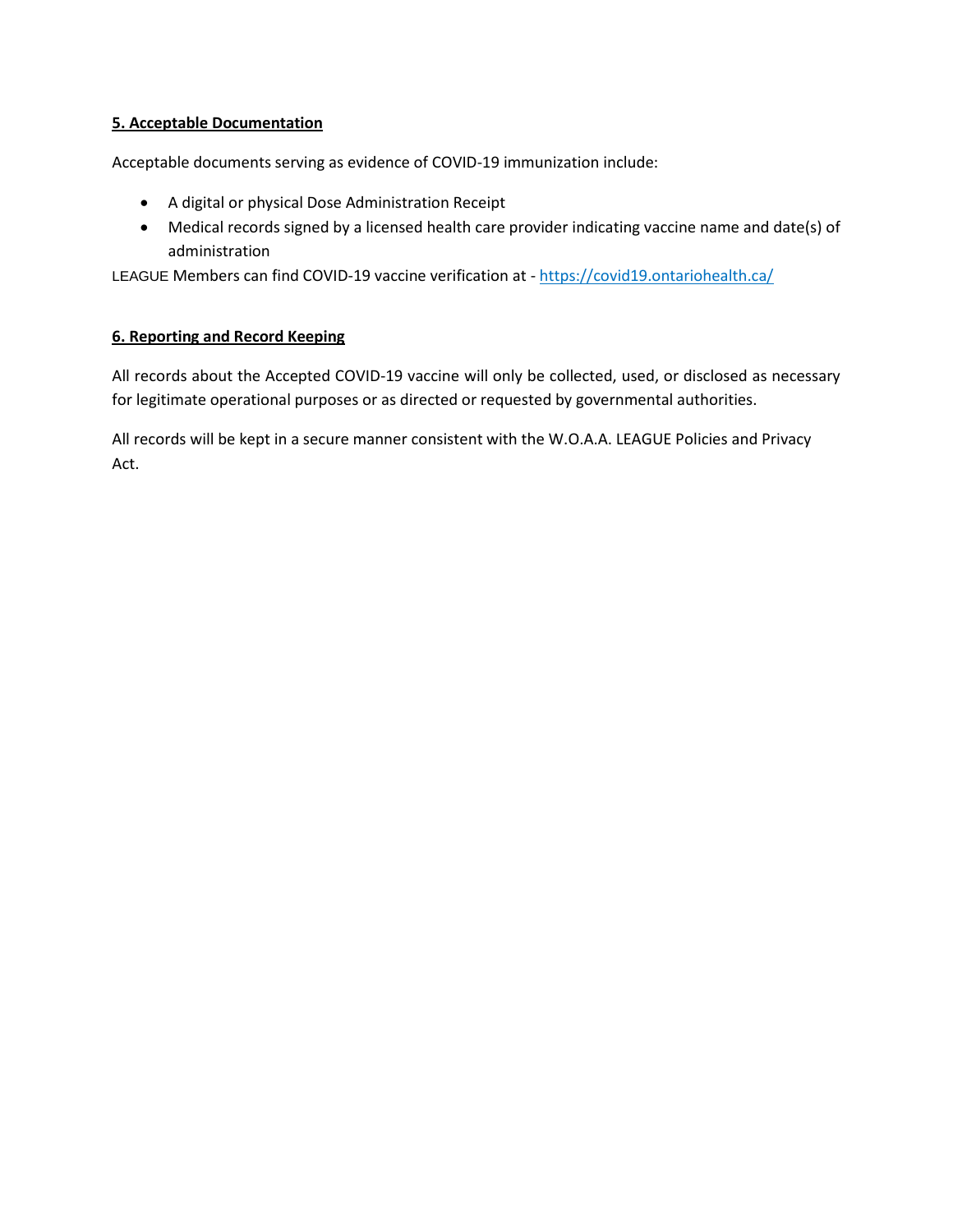# LEAGUE COVID-19 VACCINATION EXEMPTION FORM

I, \_\_\_\_\_\_\_\_\_\_\_\_\_\_\_\_\_\_\_\_\_\_\_\_\_\_\_\_\_\_\_\_\_\_\_\_ am a W.O.A.A. Senior Hockey LEAGUE Member and request that I be awarded exemption from the LEAGUE Vaccination Policy to be fully COVID-19 vaccinated.

I request that I be exempt from the requirement to receive the above vaccinations based on:

[ ] Medical grounds

[ ] Religious grounds. I hereby certify that the receipt of a vaccine or immunization would conflict with or violate my sincere religious beliefs.

Name of Church or religion you are a member

Printed name of Religious Leader Signature of Religious Leader

[ ] Ontario Human Rights Code/Other

Please explain:

\* All medical exemptions must be verified with a letter from the W.O.A.A. Senior Hockey LEAGUE Member's Family Doctor, attending physician, or qualified medical practitioner. It must specify which vaccine(s) cannot be given and certify that the Family Doctor, attending physician, or qualified medical practitioner has personally examined the W.O.A.A. Senior Hockey LEAGUE Member and is of the opinion that the W.O.A.A. Senior Hockey LEAGUE Member's health would be endangered by the immunization.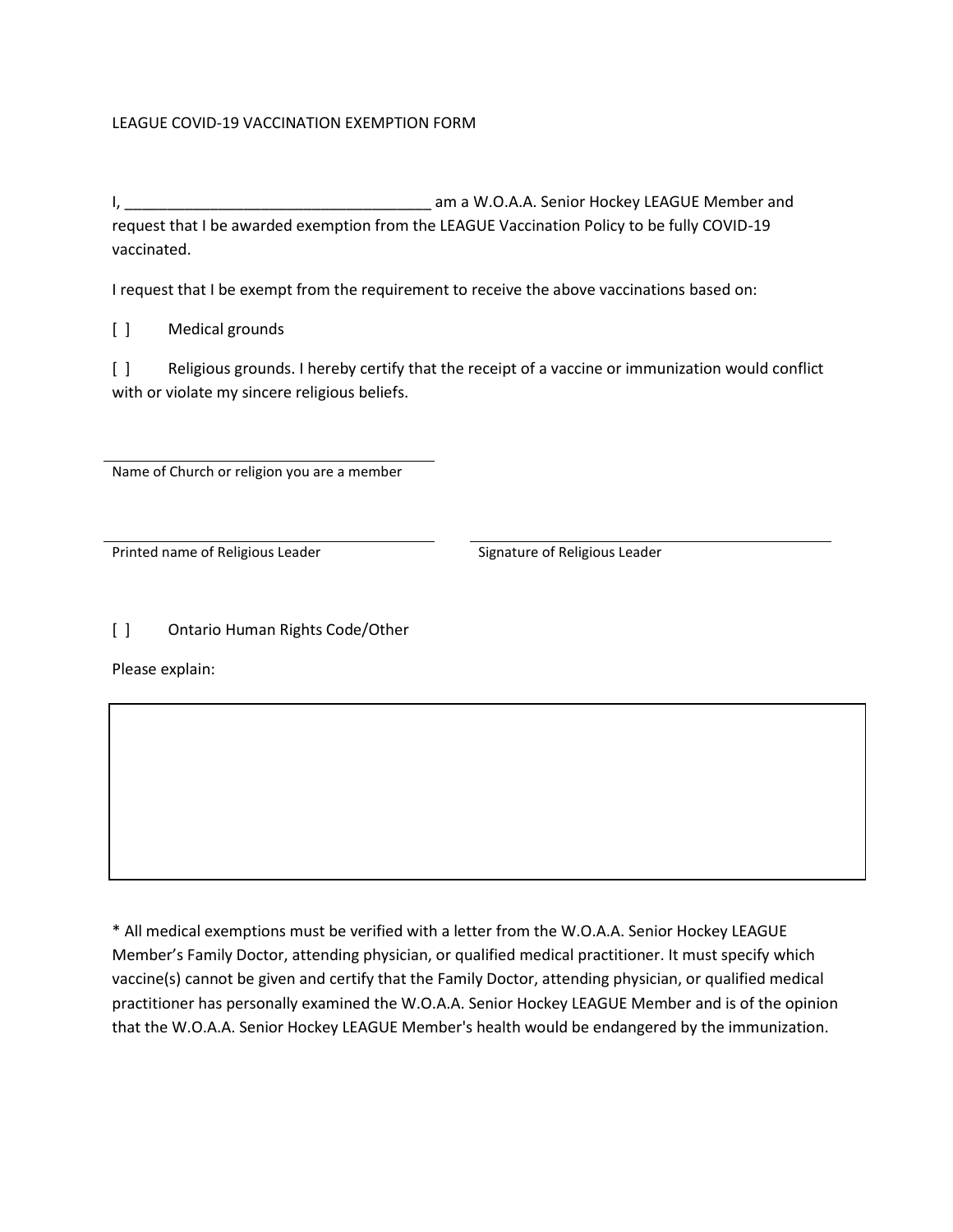**I understand and agree** if granted accommodations from the LEAGUE Vaccination Policy that I, at my own expense, may be required to do any or all of the following: produce a negative PCR COVID 19 Test taken before the W.O.A.A. Senior Hockey LEAGUE Member may enter the team environment,

- a) produce a negative PCR COVID-19 Test twice a week during the season to be submitted to the team management, (SUBMISSION 2 DAYS PRIOR TO SCHEDULED EVENT),
- b) wear a face covering or non-medical mask at all times including all team on and off-ice activities,
- c) provide their own transportation to and from all team activities and are not permitted to travel on any team transportation, i.e. team bus,
- d) provide their own accommodations on all team out of town games at their own expense,
- e) must remain physically distant from others in the club facility, and
- f) must self-quarantine for 14 days after High-Risk exposure to COVID-19

| W.O.A.A. Senior Hockey League Member's Name                                                       | Date of Birth (MM/DD/YYYY)                    |  |
|---------------------------------------------------------------------------------------------------|-----------------------------------------------|--|
| (please print)                                                                                    |                                               |  |
|                                                                                                   |                                               |  |
|                                                                                                   |                                               |  |
|                                                                                                   |                                               |  |
|                                                                                                   |                                               |  |
|                                                                                                   |                                               |  |
|                                                                                                   |                                               |  |
| W.O.A.A. Senior Hockey League Member's Signature                                                  | Date (MM/DD/YYYY)                             |  |
|                                                                                                   |                                               |  |
|                                                                                                   |                                               |  |
|                                                                                                   |                                               |  |
|                                                                                                   |                                               |  |
|                                                                                                   |                                               |  |
| W.O.A.A. Senior Hockey League Member's Team                                                       | W.O.A.A. Senior Hockey League Member's League |  |
|                                                                                                   |                                               |  |
|                                                                                                   |                                               |  |
|                                                                                                   |                                               |  |
|                                                                                                   |                                               |  |
|                                                                                                   |                                               |  |
| W.O.A.A. Senior Hockey League Member's Parent                                                     | W.O.A.A. Senior Hockey League Member's        |  |
|                                                                                                   | Signature                                     |  |
| Name                                                                                              |                                               |  |
|                                                                                                   |                                               |  |
| (If Member is under the age of 18)                                                                |                                               |  |
|                                                                                                   |                                               |  |
| Please submit completed form to Allan Dickson, W.O.A.A. Senior Hockey Chairman                    |                                               |  |
| jallandickson@hotmail.com                                                                         |                                               |  |
|                                                                                                   |                                               |  |
| W.O.A.A. Senior Hockey Chairman will forward this form to the appropriate third-party advisor for |                                               |  |
|                                                                                                   |                                               |  |

determination on approval of exemption.